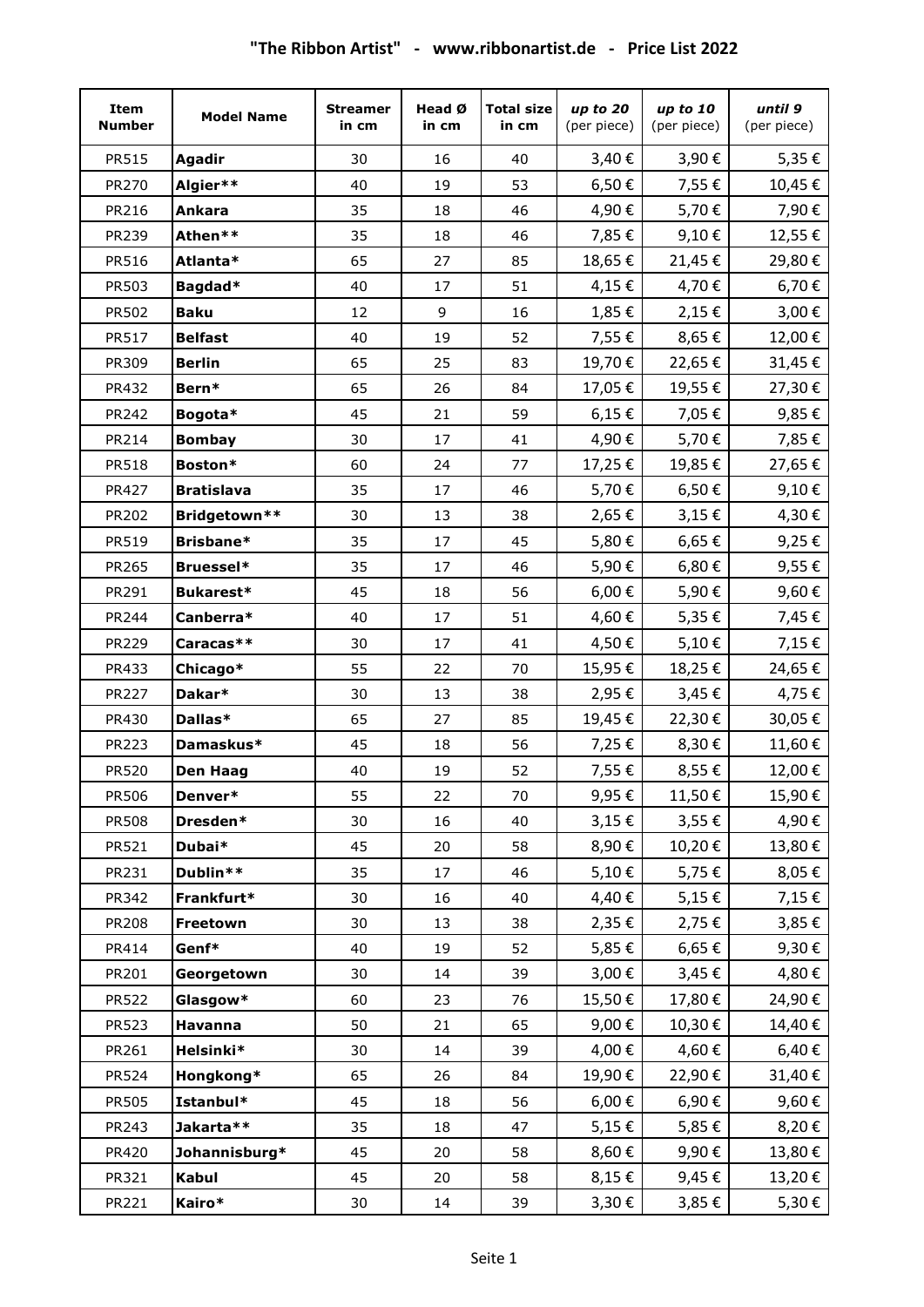| Item<br><b>Number</b> | <b>Model Name</b>  | <b>Streamer</b><br>in cm | Head Ø<br>in cm | <b>Total size</b><br>in cm | up to 20<br>(per piece) | up to 10<br>(per piece) | until 9<br>(per piece) |
|-----------------------|--------------------|--------------------------|-----------------|----------------------------|-------------------------|-------------------------|------------------------|
| <b>PR525</b>          | <b>Kiew</b>        | 45                       | 20              | 58                         | 9,00€                   | 10,30€                  | 14,40€                 |
| <b>PR338</b>          | <b>Kigali</b>      | 35                       | 17              | 46                         | 4,85€                   | 5,60€                   | 7,70€                  |
| PR317                 | Kingston           | 35                       | 17              | 46                         | 5,70€                   | 6,50€                   | 9,10€                  |
| PR349                 | Kopenhagen*        | 45                       | 20              | 58                         | 7,55€                   | 8,65€                   | 12,00€                 |
| PR526                 | Krakau*            | 65                       | 26              | 84                         | 17,40€                  | 19,95€                  | 27,80€                 |
| PR319                 | Lagos*             | 45                       | 18              | 56                         | 6,05€                   | 6,90€                   | 9,60€                  |
| PR434                 | Las Vegas*         | 55                       | 23              | 71                         | 15,75€                  | 18,10€                  | 25,25€                 |
| PR341                 | Lima               | 40                       | 21              | 54                         | 6,40€                   | 7,35€                   | 10,20€                 |
| PR226                 | Lissabon*          | 45                       | 17              | 56                         | 6,25€                   | 7,25€                   | 9,60€                  |
| <b>PR527</b>          | Liverpool*         | 35                       | 19              | 47                         | 6,70€                   | 7,70€                   | 10,80€                 |
| PR305                 | London*            | 45                       | 18              | 56                         | 5,95€                   | 6,85€                   | 9,50€                  |
| PR325                 | <b>Los Angeles</b> | 40                       | 19              | 52                         | 7,55€                   | 8,65€                   | 12,00€                 |
| PR293                 | Luanda             | 40                       | 19              | 52                         | 6,45€                   | 7,40€                   | 10,30€                 |
| PR418                 | Luxemburg**        | 60                       | 23              | 76                         | 14,70€                  | 16,75€                  | 23,40€                 |
| PR303                 | Madrid*            | 35                       | 17              | 46                         | 4,45€                   | 5,15€                   | 7,20€                  |
| PR412                 | <b>Mailand</b>     | 65                       | 26              | 84                         | 19,90€                  | 22,90€                  | 31,15€                 |
| PR272                 | <b>Malaga</b>      | 35                       | 17              | 46                         | 5,55€                   | 6,35€                   | 8,90€                  |
| PR263                 | <b>Manila</b>      | 30                       | 16              | 40                         | $3,35 \in$              | 3,85€                   | 5,30€                  |
| PR542                 | <b>Melbourne</b>   | 70                       | 27              | 90                         | 20,95€                  | 24,05€                  | 33,50€                 |
| PR353                 | Miami              | 45                       | 19              | 58                         | 6,80€                   | 7,90€                   | 11,05€                 |
| PR331                 | Minsk              | 45                       | 20              | 58                         | 8,25€                   | 9,45€                   | 13,20€                 |
| PR340                 | Mogadishu*         | 45                       | 18              | 56                         | 7,15€                   | 8,20€                   | 11,50€                 |
| PR249                 | Monaco**           | 45                       | 20              | 58                         | 9,15€                   | 10,35€                  | 14,40€                 |
| PR204                 | Monrovia*          | 25                       | 11              | 31                         | 1,85€                   | 2,15€                   | 3,00€                  |
| <b>PR528</b>          | <b>Montevideo</b>  | 45                       | 24              | 62                         | 8,70€                   | 9,90€                   | 13,80€                 |
| PR318                 | Montreal*          | 55                       | 22              | 70                         | 15,60€                  | 17,95€                  | 25,00€                 |
| PR267                 | Moskau*            | 35                       | 17              | 46                         | 4,55€                   | 5,35€                   | 7,45€                  |
| PR424                 | Muenchen*          | 70                       | 28              | 91                         | 17,60€                  | 20,20€                  | 28,20€                 |
| PR529                 | Mumbai*            | 65                       | 26              | 84                         | 17,60€                  | 20,20€                  | 28,20€                 |
| PR313                 | <b>Nairobi</b>     | 45                       | 20              | 58                         | 9,00€                   | 10,30€                  | 14,40€                 |
| PR279                 | Neu Dehli**        | 40                       | 19              | 53                         | 7,35 €                  | 8,40€                   | 11,65€                 |
| PR530                 | New Orleans*       | 80                       | 30              | 103                        | 20,90€                  | 24,00€                  | 33,35€                 |
| PR401                 | <b>New York</b>    | 50                       | 20              | 64                         | 8,45€                   | 9,80€                   | 13,60€                 |
| PR531                 | Nizza**            | 35                       | 17              | 46                         | 6,70€                   | 7,75€                   | 10,40€                 |
| PR504                 | Odessa*            | 35                       | 20              | 48                         | 5,70€                   | 6,50€                   | 9,10€                  |
| PR532                 | Orlando*           | 30                       | 17              | 40                         | 4,60€                   | 5,30€                   | 7,20€                  |
| PR264                 | Oslo*              | 35                       | 17              | 46                         | 4,40€                   | 5,15€                   | 7,20€                  |
| PR276                 | Palermo*           | 45                       | 18              | 56                         | 6,05€                   | 6,90€                   | 9,50€                  |
| <b>PR222</b>          | Panama             | 35                       | 18              | 46                         | 4,60€                   | 5,35€                   | 7,45€                  |
| PR357                 | <b>Paris</b>       | 60                       | 24              | 77                         | 18,50€                  | 21,05€                  | 29,40€                 |
| PR287                 | Peking*            | 30                       | 15              | 40                         | $3,35 \in$              | $3,85 \in$              | 5,30€                  |
| PR233                 | Port Louis**       | 30                       | 14              | 39                         | 4,50€                   | $5,15 \in$              | 7,10€                  |